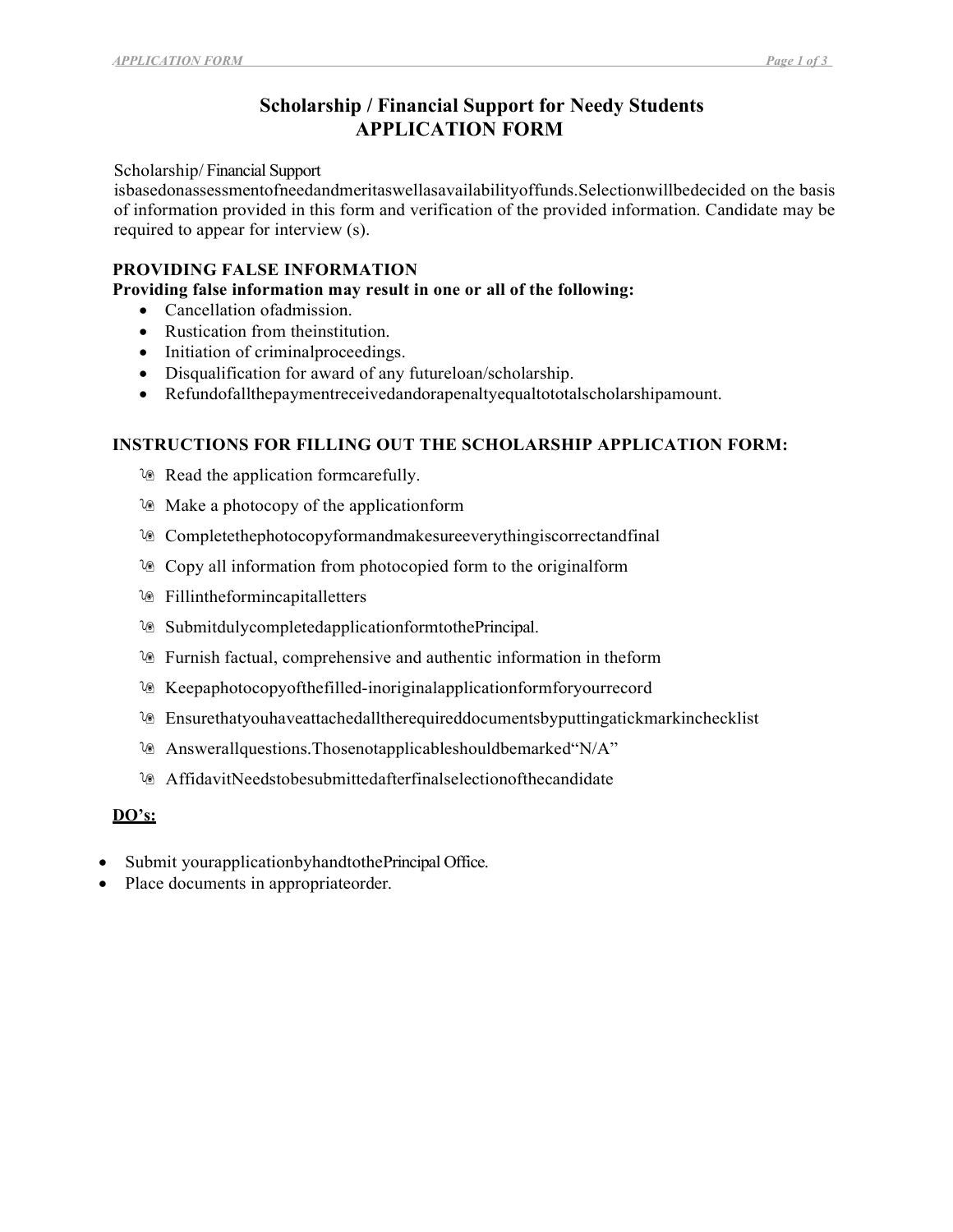|    | Course/Degree Title: No. 2014 19:30 No. 2014 19:30 No. 2014 19:30 No. 2014 19:30 No. 2014 19:30 No. 2014 19:30                                                                                                                 |
|----|--------------------------------------------------------------------------------------------------------------------------------------------------------------------------------------------------------------------------------|
|    | SectionA: Personal and familyinformation                                                                                                                                                                                       |
| 1. | Applicant'sName: Gender:Male<br>$F$ emale                                                                                                                                                                                      |
|    | 2. InstitutionReg.No. _______________ComputerizedNICNo. ________________________                                                                                                                                               |
|    | 3. MaritalStatus Single Married<br>Other                                                                                                                                                                                       |
|    | 4. Age _________Days ________Months __________Years                                                                                                                                                                            |
|    | 5. Address<br><u> 1989 - Johann Stoff, amerikansk politiker (* 1908)</u>                                                                                                                                                       |
|    | ,我们也不会有什么。""我们的人,我们也不会有什么?""我们的人,我们也不会有什么?""我们的人,我们的人,我们的人,我们的人,我们的人,我们的人,我们的人,我                                                                                                                                               |
| 7. | Designation________________________NameofCompany/Employer_______________________                                                                                                                                               |
| 8. |                                                                                                                                                                                                                                |
|    |                                                                                                                                                                                                                                |
|    |                                                                                                                                                                                                                                |
|    |                                                                                                                                                                                                                                |
|    |                                                                                                                                                                                                                                |
|    | 13. Father'sName: ComputerizedN.I.C.No                                                                                                                                                                                         |
|    | 14. Status Alive     Dead                                                                                                                                                                                                      |
|    |                                                                                                                                                                                                                                |
|    |                                                                                                                                                                                                                                |
|    |                                                                                                                                                                                                                                |
|    | 18. Designation________________________NameofCompany/Employer___________________                                                                                                                                               |
|    | 19. TotalMonthlyTakeHomeIncome(Salary/Pension/Others)___________________________                                                                                                                                               |
|    |                                                                                                                                                                                                                                |
|    |                                                                                                                                                                                                                                |
|    | 22. AnyOtherSupportingPerson(Mother/Guardian/Brother/Sister/Other:                                                                                                                                                             |
|    |                                                                                                                                                                                                                                |
|    | 24. Address: 2008. Contract and the contract of the contract of the contract of the contract of the contract of the contract of the contract of the contract of the contract of the contract of the contract of the contract o |
|    |                                                                                                                                                                                                                                |
|    |                                                                                                                                                                                                                                |
|    | 27. Designation__________________________NameofCompany/Employer_________________                                                                                                                                               |
|    | 28. TotalMonthlyTakeHomeIncome(Salary/Pension/Others)___________________________                                                                                                                                               |
|    |                                                                                                                                                                                                                                |